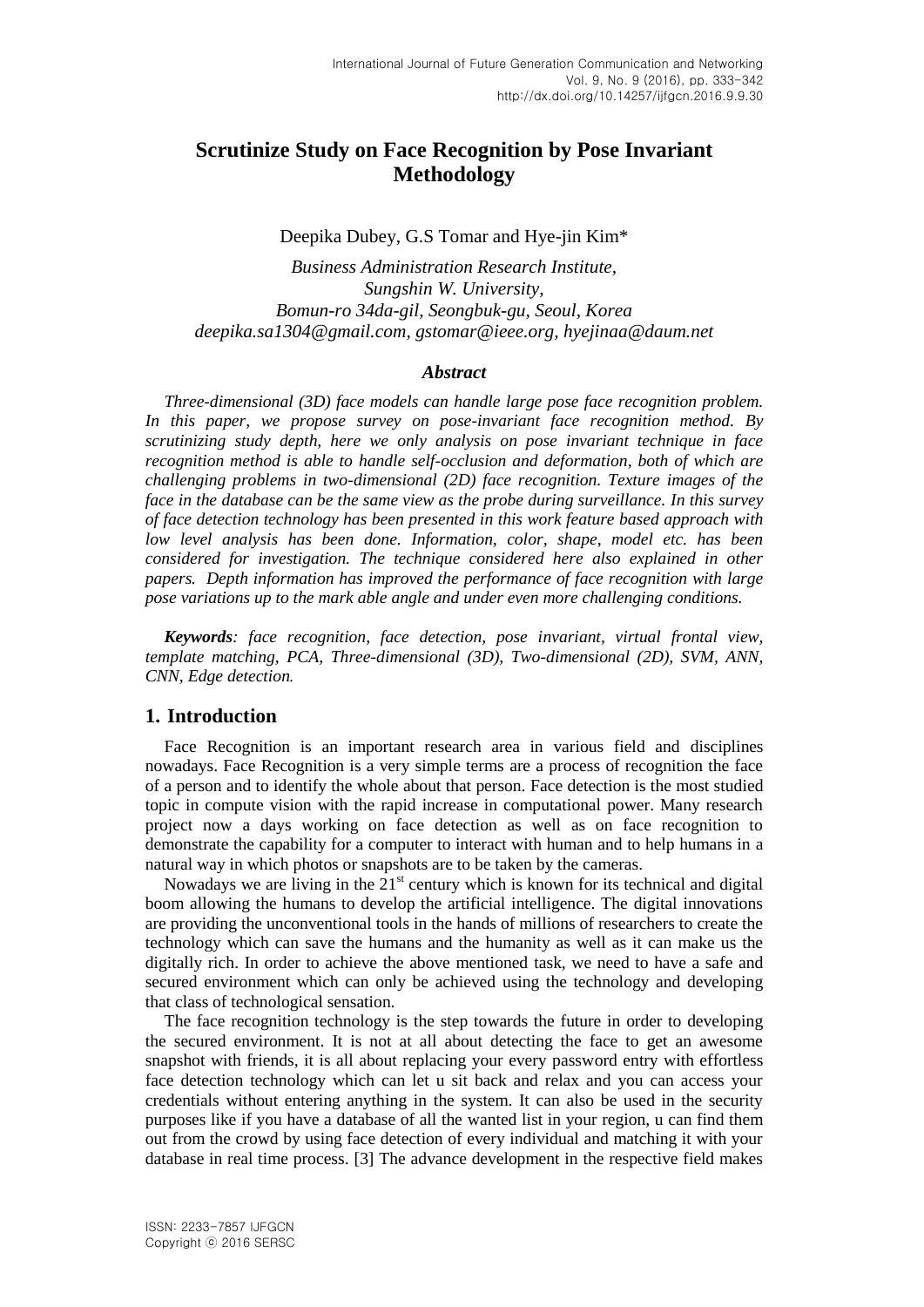the system powerful enough to detect the face without effecting the results by the effecting factors like age factor, weight factor, using beard on face, using external accessories on the face etc.

This technology have a very vast range of application in almost every field like it can be used in the forensic to recognize the details of dead body, it can also use by the banks to by allowing their customers to access their personal lockers by checking their authentication details by scanning their faces by which they can save so much time and energy, it can be used by the online payment gateways by replacing their conventional authentication technics by the whole new face detection and authentication process etc.

We are entering in the whole new era of technology and we have started being dependent on artificial intelligence either it is used for our comfort or our utility and in our security too. [1] We have more trust on technology, automation and artificial intelligence rather than the manual and human interference. In order to maintain its reliability, it must have to be more accurate and precise and it needs the continuous development and new innovation to achieve more and more precise results.

Nowadays our existing technology of face detection and recognition working well enough to detect the faces in very absurd conditions like the low light recognition, high contrast, more than the limit of background light, it can also detect the faces from different angles. But everything has a limit, it has a limit too. Beyond this limit it fails to achieve the desired results which can cause harm the reliability of this system. To expand its limit and in order to make it more precise, new research is needed which can help it to widen its boundaries of accessibility and make it more precise and accurate.

## **2. Literature Survey**

In [6] face recognition is explored on the basis of feature extraction from range of images. The high level features are extracted from face to mark salient events in terms of lines, points and reasons on the face surface. The process has been under taken to provide segmentation of the data. The features generally considered are: nose bridge, nose base, nose ridge, eye corner cavities, inner outer convex center, eye socket boundary, convex center of eye, boundary surrounding nose etc. the considered face descriptors are diffused on the basis of relationship of depth and curvature values.

In [7] author have been proposed new algorithm for curve filtering, where is proposed that the new algorithms is capable of filtering automatically. The set of data points with geometrically. Cubic Bezier curves the algorithms is divided into two parts where significant points are identified in first step and curve fitting is done in second step. The algorithm has been applied to various digital images to check for the variety of proposal.

In [9] authors have analyzed posture on the basis of thumb rule. In this work four human posture have been considered by using K-G rule. The main component in these analysis is Eigen values, which is also named as Eigen features. The feature selection are statistical analysis was done on the basis of principle component analysis selection, where P- dimension features was replaced with much smaller M- dimensional feature space, and the spastically analysis was done on the basis of standard technique.. In this process ANN and SVM was used as classifier of the postures, which were under consideration on the basis of available images.

In [10] a survey of various face recognition techniques has been reported where in various methods have been investigated for their performance parameters in matching results. The neural network based training mechanisms have also been investigated for performance.

In [11] facial emotion recognition has been proposed in the back grounds of challenges faced while recognizing the faces during expression changes. In this method multi kernel SVM has been used detecting each action unit to calculate kernel matrix. Local Gabor binary pattern histogram is used and second kernel matrix has been computed from AAM coefficients RBF kernel.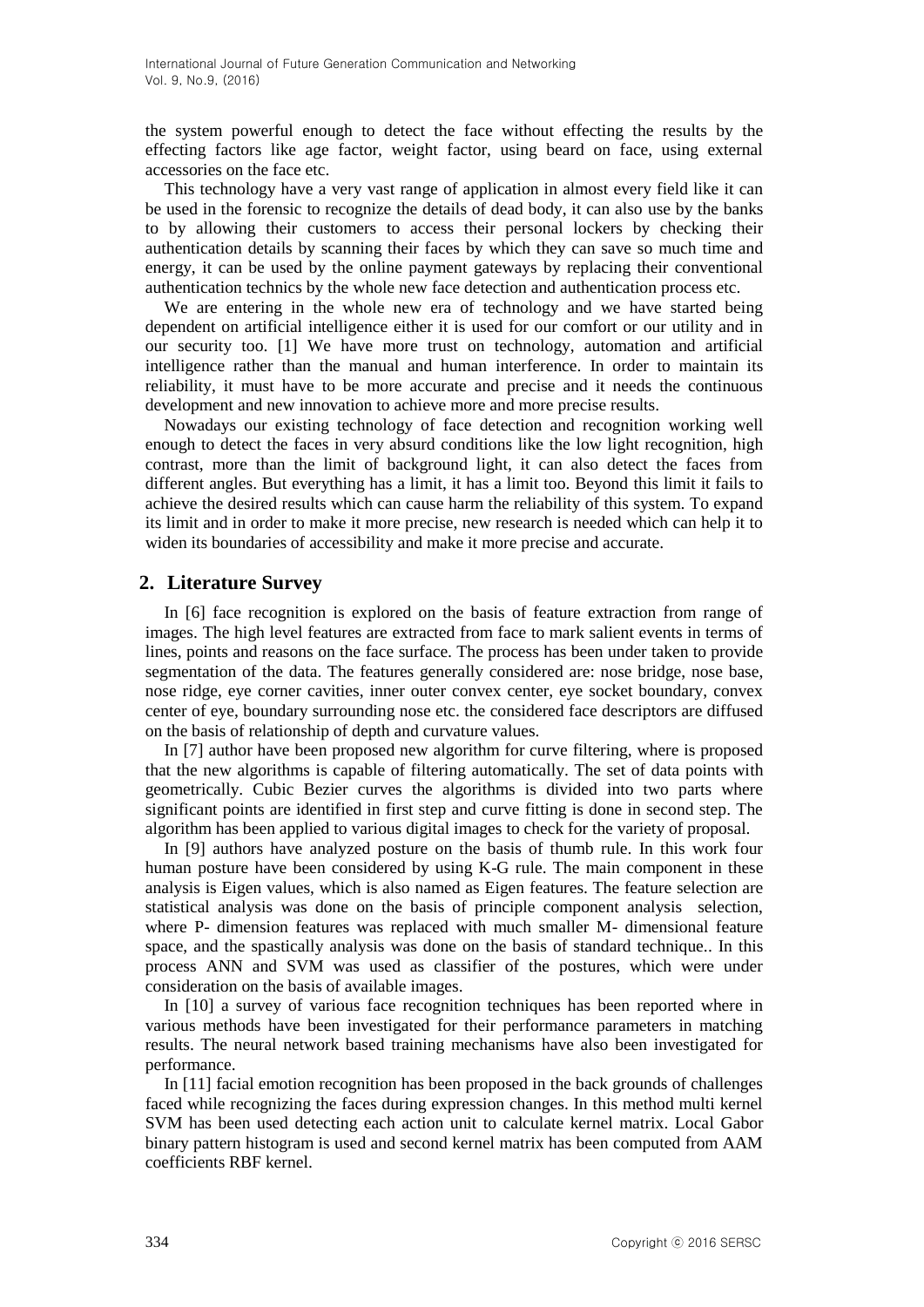In [13] an attempt has been made to improve the performance of Eigen face method used for face recognition. In this method FAR and FRR have been composed for possible improvement. In this case the pre-processing model has been investigated and color normalization is taken up using intensity normalization concepts.

In [14] optimum image processing technique has been proposed identifying error rates of face recognition methods. It was also investigated that fisher face methods used for face recognition has not performed as predicted by the researchers. The image preprocessing has been used to improve the performance, however it has not been validated for certain data cases.

In [15] author have presented an approach of facial expression recognition using salient distance features. This approach is based on the feature obtained from patch based 2-D Gabor features, the performance has been analyzed on the basis of CRR (Correct Recognition Rate) with muscles movement also the approach has been used. State of the art techniques in the work.

#### **3. Sensitive Analysis**

After literature survey focus on some topic which is beneficial for the further research.

#### **a. Traditional Face Recognition Approach**

In traditional face recognition system just we have to learn the yearly survey In Photographic negation interferes with face recognition (Galper and Hochberg, 1971) they develop Pigmentation and shading is important in face recognition, after that The McGurk effect (McGurk and McDonald, 1976). I.e. the perceptual fusion of different lip-read and spoken syllables. This effect occurs even when the face is female and the sound male. Then Davies et al. (1978) compared recognition of monochrome Vs traced-drawings (no shading) in which Recognition of the drawings was very poor. Next in (1984) found that chins differences were detected first. After that Tanaka and Farah (1993) asked participants to learn faces. Then researchers find Facial expression/Face identification-Bruce (1986) Young et al. (1986). Expression identified independently of identity.

Prosopagnosia can identify facial emotion. Some patients with dementia cannot identify facial emotion, but could identify famous faces.

Campbell et al. (1986) reported a severely prosopagnosia patient that still experienced the McGurk effect. Could also identify speech sounds from photographs. A second patient showed the reverse pattern.Hay and Young (1982) outlined stages of face recognition. Young et al. (1985) conducted a diary study. Most common errors:-

•A person was not recognized

- •There was a feeling familiarity without identity
- •A person was recognized but no name was retrieved
- •A person was miss identified

#### **b. Face Recognition Based On Convolutional Neural Network (CNN)**

Face recognition still a challenging task now a days. The main challenge is that which algorithms is used to improve the performance of face recognition due to variability and effect that [3] included illumination variances, poses, facial expressions, occlusions, etc. face recognition is challenging task due to because of One factor is to varying poses of the facial image. The relative camera may either capture frontal, 45°, profile or upside down facial images. In this situation we used the algorithms which is based on neural network.

CNN is different because of unique architecture. It work on so many different task which is related to the image like segmentation, feature extraction, classification of detected face from the data base with preprocessing task on the given image. CNN tested on wide range of application related to face recognition approach. CNN applications are face detection, face recognition, gender recognition, object recognition, character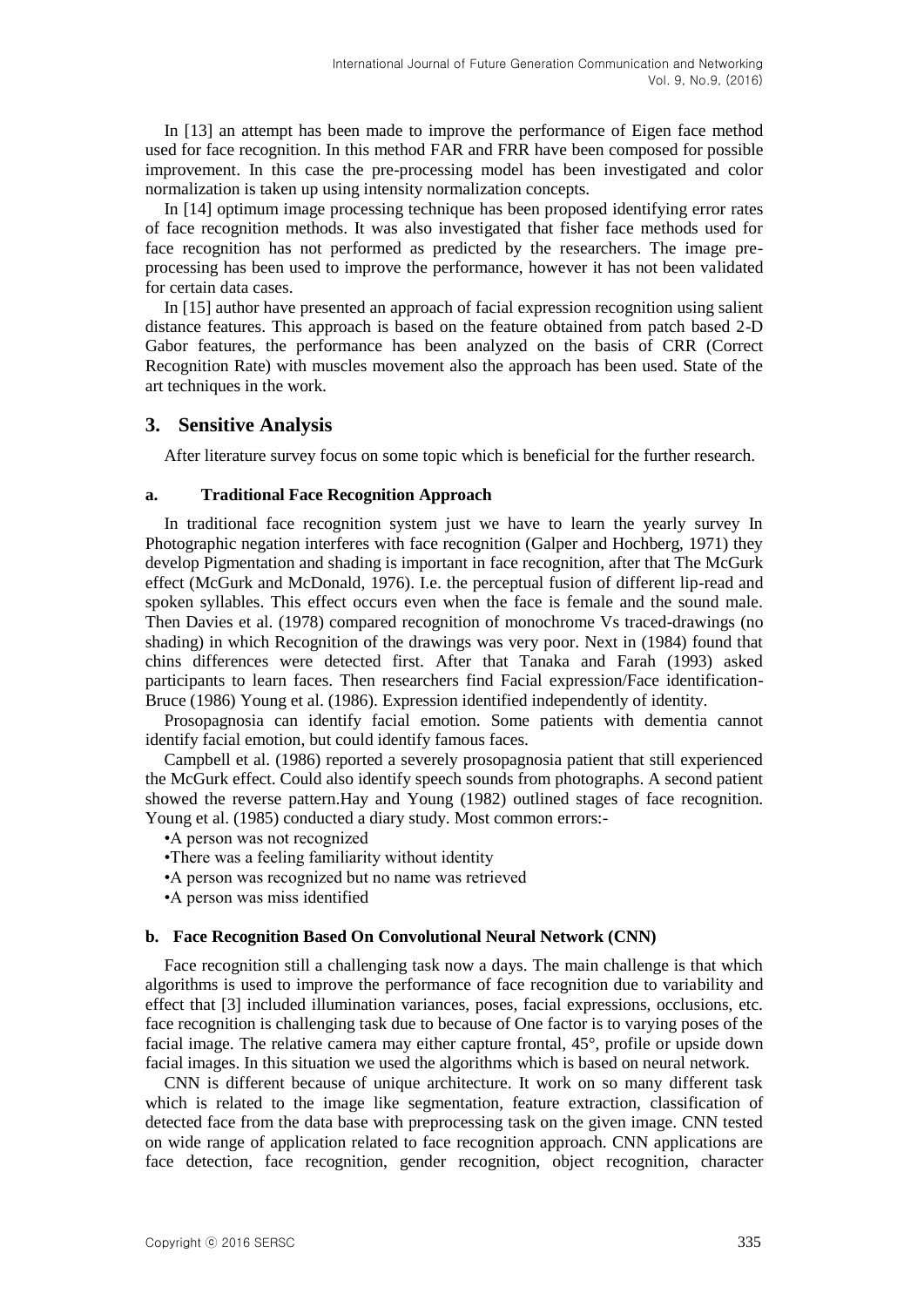recognition, texture recognition etc. CNN are of two type 4-layer and 2-layer CNN architectures for face recognition system. The first CNN architecture is designed for frontal images with occlusion, illumination variances and facial expressions. The second CNN architecture is designed for various poses, illumination variances and facial expressions.



**Figure 1. Convolution Neural Network Architecture Model**

Convolution Neural Networks are very similar to ordinary Neural Networks they are made up of neurons that have learnable weights and biases. A Convolution Neural Network (CNN) is next version of an ANN optimized for two-dimensional pattern recognition because it uses shared weights and less connections which greatly reduces the space.

## **c. Gabor Based Face Recognition**

A Gabor filter, named after [Dennis Gabor,](https://en.wikipedia.org/wiki/Dennis_Gabor) is a [linear filter](https://en.wikipedia.org/wiki/Linear_filter) used for [edge detection.](https://en.wikipedia.org/wiki/Edge_detection) A face recognition system used in many application for correct authenticating a person from a digital image which is stored in database. Recognition is done on the basis of facial characteristics in the given image with the stored digital image database. Recognition are of two type face identification in which first we have to identify the faces from the picture or video and second is verification after identification verify with the given database and fetch whole information about that image. After identification and verification either to accept or to reject the person identity.

Face recognition basically depend upon two technique geometric technique and photometric technique. Geometric techniques included individual features, such as eyes, nose, mouth and head outline, and developing a face model based on position and size of these characteristics. Photometric approaches are statistical techniques that change or consider an image into values and compare these values with templates.

Gabor filter is related with the neural network technique. Gabor filter basically depend upon two things when it apply on the face recognition there mathematical terms and there biometric calculation. By using Gabor filter technique in face recognition getting revolutionary changes in this field.



**Figure 2. Gabor Based Face Recognition**

Basically it is used for facial feature extraction from the input image and from stored database.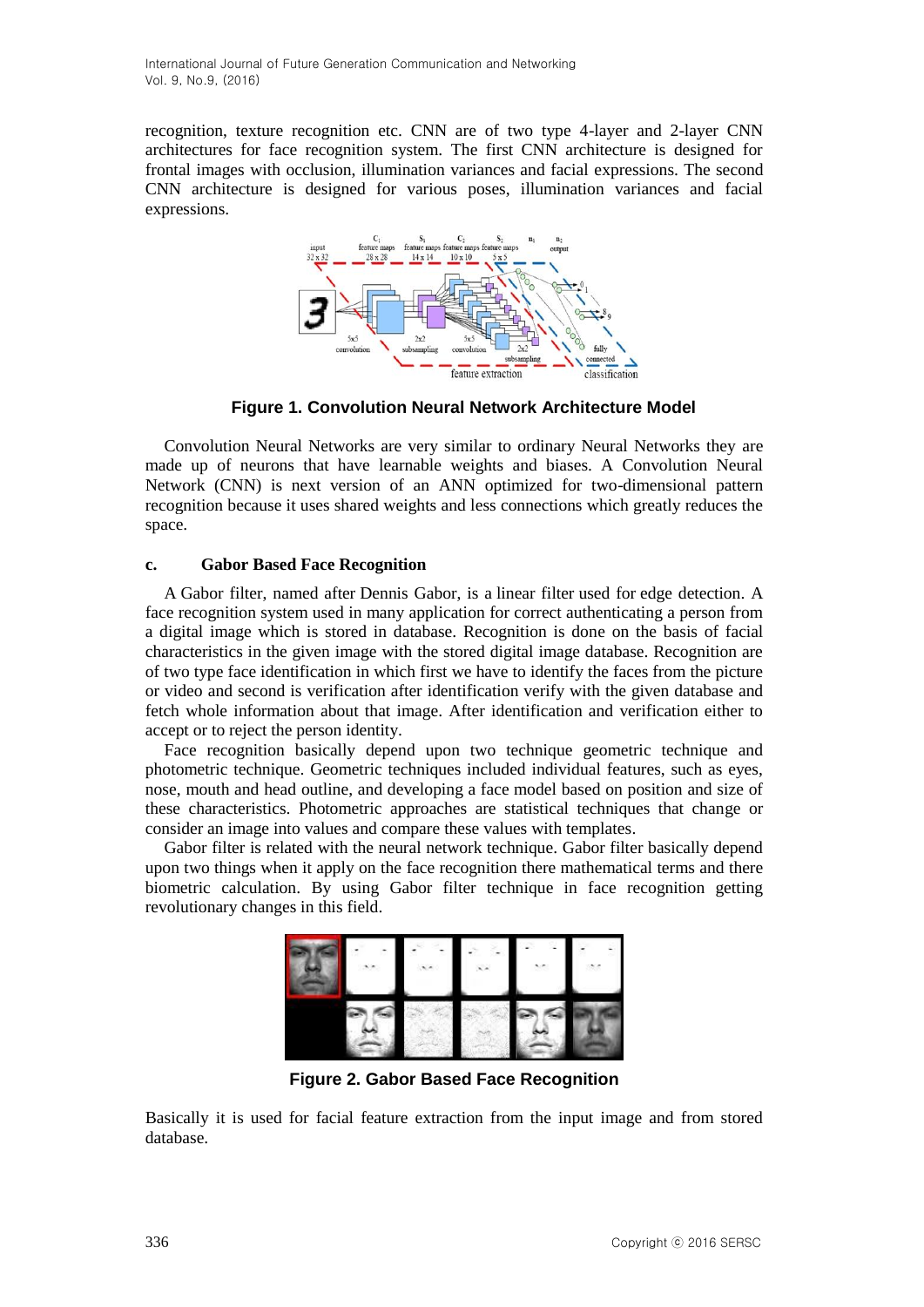#### **d. Model Based Face Recognition**

Face recognition basically done in two ways either from the static image or through video. Still images are easy to recognition and video is the collection of still images move in FPS (frame per second) so main advantages of video over still images is we are having multiple images or frames to provide better face recognition. In surveillance low resolution video are used containing so many faces and most of the faces are non frontal, poor contrast and having lighting condition problem. So in surveillance video it is very challenging task to find exact face recognition. To overcome this problem we use two model.

(a) 2D Active Appearance Models [Cootes and Taylor, 1998]

(b) 3D Morphable Models [Blanz and Vetter, 1999]

Basically these two approach at pose invariant technology 2D AAM and 3D Morphable model in face recognition system.



**Figure 3. 3D Model-Based Face Recognition in Video [8]**

3D head poses is in low resolution video is a challenging task because it is difficult to find continuous one-to-one mapping from person-identification low resolution to head pose parameters.

3D face models have been defining a way to merge for low resolution, poor contrast and non-frontal pose. We propose to overcome the pose problem by automatically (i) reconstructing a 3D face model from multiple non-frontal frames in a video, (ii) generating a frontal view from the derived 3D model, and (iii) using a commercial 2D face recognition engine to recognize the synthesized frontal view.

#### **e. Appearance based Face Recognition**

In appearance based face recognition, the features are selected by the pixel intensity value in the image of the face as an object. This pixel and its intensity directly propositional to the light emitted from the face in an image. That intensity value of the input image and intensity of these images are compared to the database images. Appearance based object recognition is more powerful than normal object recognitions. Objects look different under varying conditions:

- Changes in lighting or color
- Changes in viewing direction
- Changes in size / shape

The Eigen light-field is used for set of features on base recognition, then recognize how the pixel intensities are used in appearance-based face and object recognition.

- Appearance based approach based on 3 methods
- Directly correlation method
- Eigen face methods
- Fisher faces methods

There are too many factors which make face recognition difficult. Here basically we are discussion about angle of human faces taken by the camera or at the time of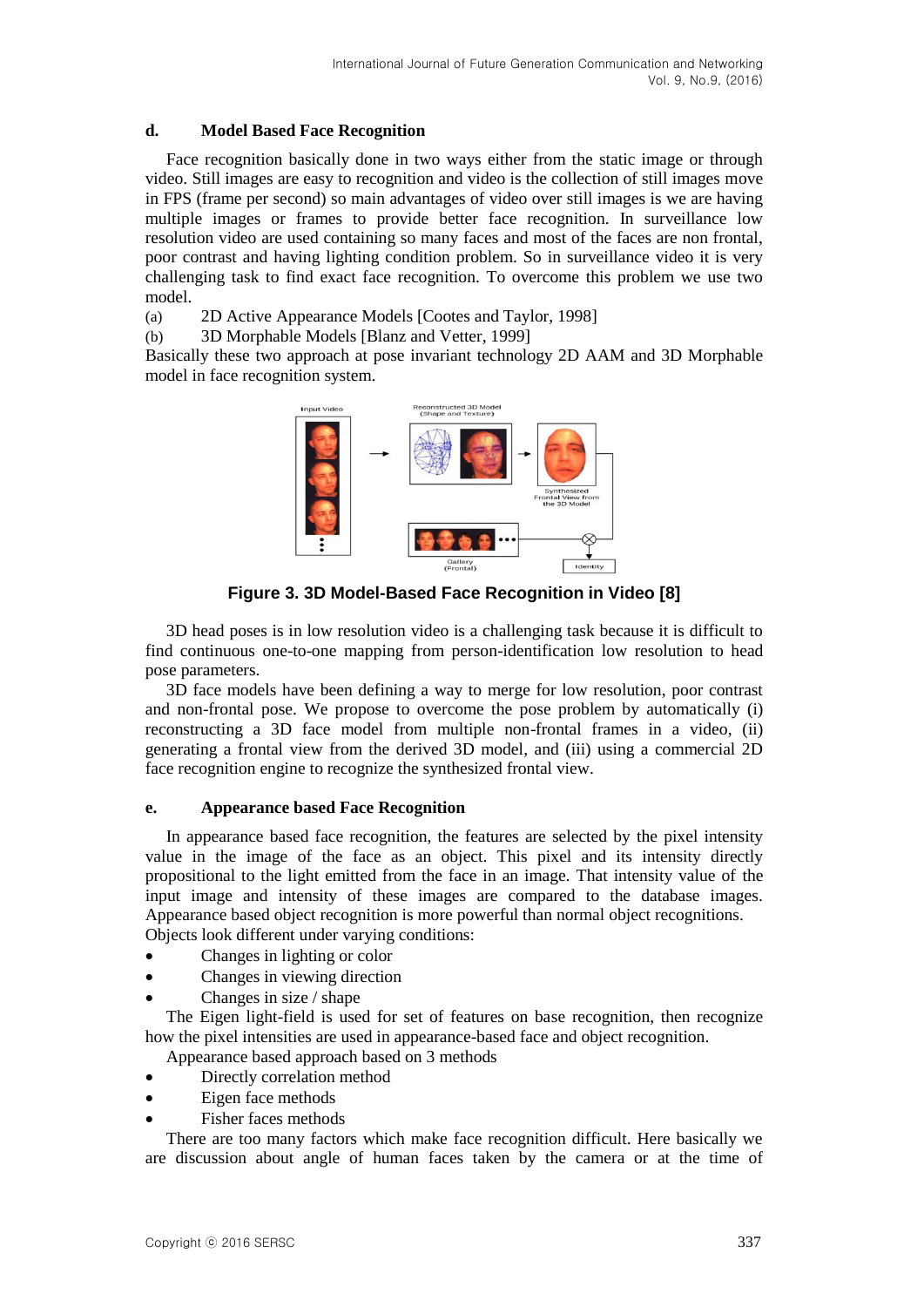surveillance. There are generally six factors we need to concern: (1) illumination, (2) face pose, (3) face expression, (4) RST (rotation, scale, and translation) variation, (5) clutter background, and (6) occlusion. Appearance based models in which only the appearance is used, which are usually captured by different two-dimensional views of the object-ofinterest. Based on the applied features these methods can be sub-divided into two main classes, i.e. local and global approaches.

### **f. Video Based Face Recognition**

Face recognition is now a day's recent topic in the field of image processing and Face recognition through videos is actively participate in research. As compare to static images, face recognition videos containing more information because video is the combination of number of the frames per second or we can say that video is the combination of so many number of the images. So if we need better result we required more options as a result in video face recognition we are getting better result. [15]

To improve the accuracy of face recognition in videos to get more robust and stable recognition will be achieved.

The video-based recognition has so more advantages over the image-based recognition. The information of faces can be utilized to the recognition task. Another benefit from video recognition is better effective representations, such as a 3D face model, resolution of the images improved it will be achieved by video move in FPS (frame per second). Video based recognition helps in learning or updating recognition for future frames. So if we concluded it video based face recognition is also a very challenging problem, which suffers from the given factors factor like low resolution quality of the facial images, scale variations, lightning condition, illumination changes, pose variations, Motion blur, occlusions and so many other things which affect the result at the time of detection or recognition of the faces.

There two other terms are use for matching of the images these terms are

**FAR:-**The **False Acceptance Rate**, is to calculate the biometric security system will incorrectly accept the wrong data during access of data for unauthorized user. A ratio of the number of false acceptances divided by the number of identification attempts.

**FRR:-**The **False Rejection Rate** is the probability that the system incorrectly rejects access to an authorized person, due to failing to match the biometric input with a template.

## **4. Algorithms Analysis**

Algorithms analysis of face recognition technology is very important topic for the developer during their research. There is so many techniques which is to be covered during this study. Algorithm analysis is the initial basic step for develop new algorithms because without knowing the previous work we are not capable to find the new one. There is some limitation of the previous work we develop new techniques to improve the quality and for better result.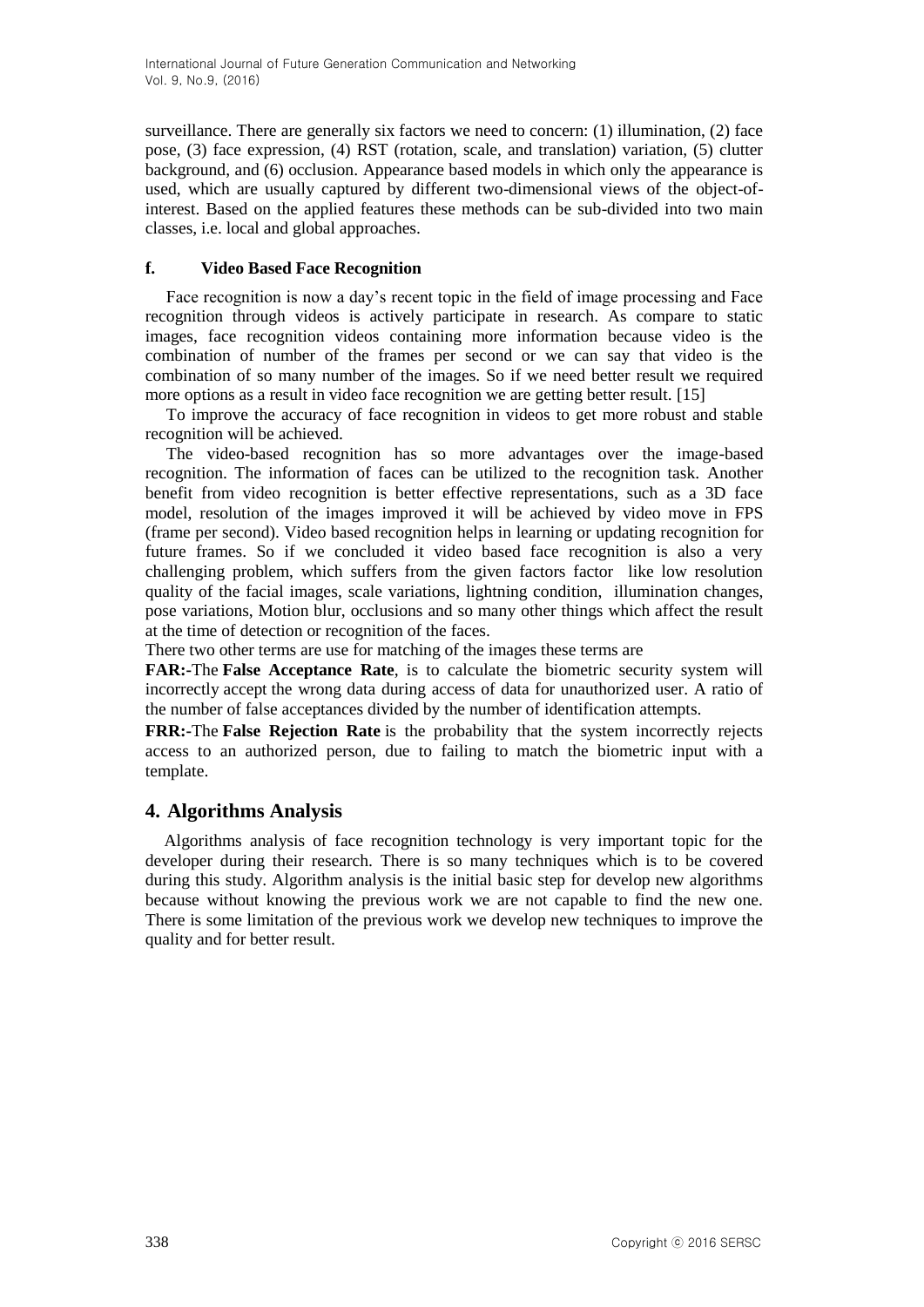

**Figure 4. The Flowchart of the Face Detection Algorithm Analysis**

#### **a. Eye mouth Detection**

Face recognition is recently used as biometric identification used in for personal identification, facial expression detection and so on. The features are extracted from the face and then it compair it to the stored database important face part such as eyebrows, eyes, noise, mouth are used to express expressionof the face.

- Active contour model
- Deformable template model
- Local smoothness of image density
- Color information of image
- Knowledge shape model

İn the above explained diagram number of step are used by implementing that steps we get better results from the given algorithms as previous results. Basically we focus on pose invarient in face recognition system in real time.



**Figure 5. Eyes and Mouth Detection**

We assume that the distance of right and left eyes is approximatelly equal to distance between the mouth and the middle of the eyes with an error of 10 pixels. İn this diagram left and right eyes mouth area as well as nose is also detected by square template. First face is to be detected andf after face detection facial feature is extracted for further processing.

#### **b. Face boundary with mark detection**

In face recognition system we have to extract facial feature by using algorithms as well we need to find whole face boundary which cover whole face as well as detect facial marks from face. Facial marks (e.g. moles, freckles, and scars) are also play a needful role in biometric recognition for uniquely identifying individuals. Facial marks play an important role in filtering a large database and distinguishing between ambiguous face comparisons such as identical twins.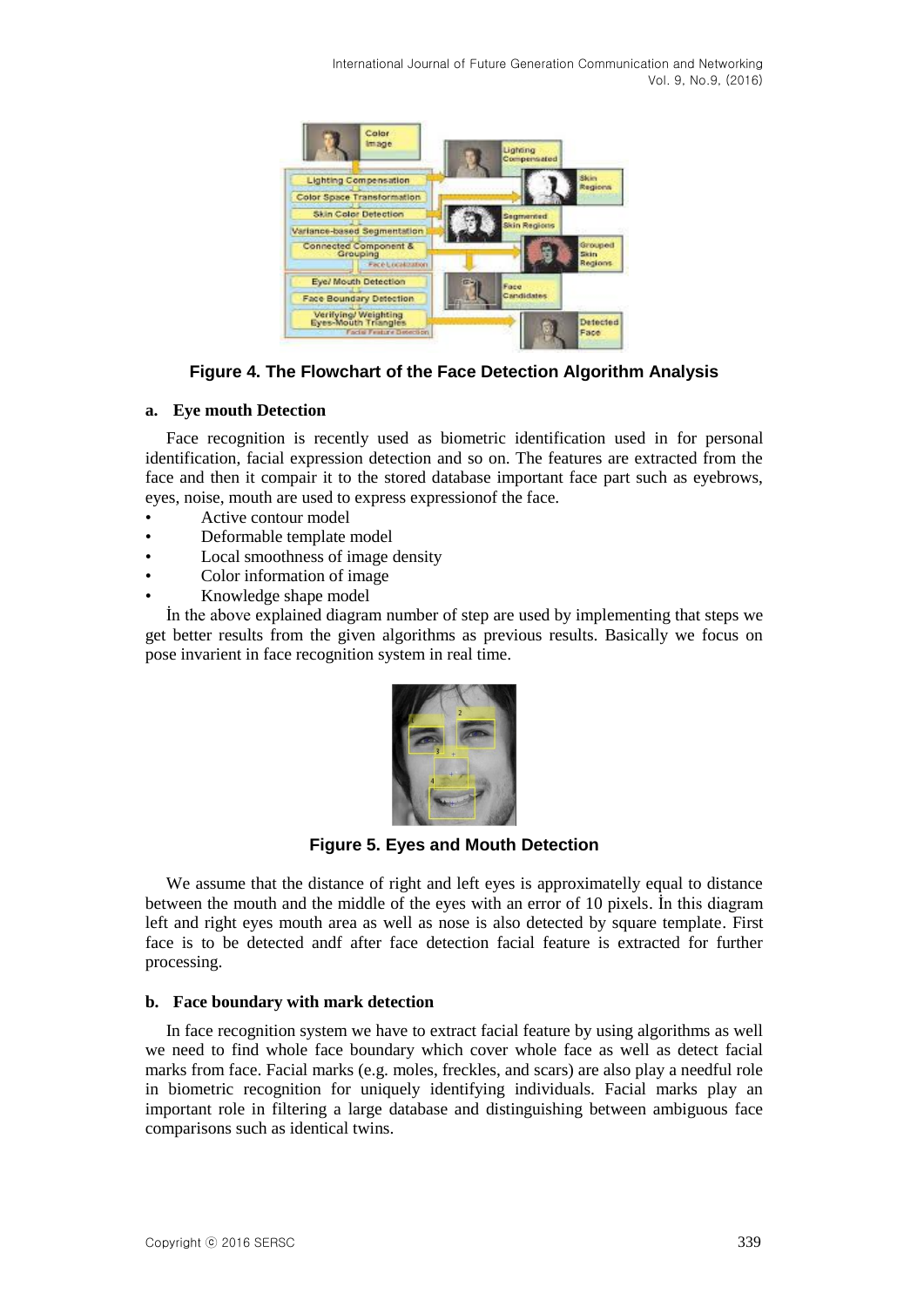#### **c. Skin color/texture detection**

Skin detection is play an important role to find a correct face. Skin detection is the process of finding skin-colored pixels and regions in an image. This is a preprocessing step to find limbs /marks from human face. A skin detector transforms a given pixel into an appropriate color space and then use a skin classifier to label the pixel whether it is a skin or a non-skin pixel. Skin color and textures are important indication that people's health, age, wealth, beauty, etc. Skin detection means detecting image pixels from face and regions that contain skin-tone color.

### **d. Lighting Conditions**

The [3] lightening conditions like background light, brightness, contrast, shadow etc. are not always same for the input. So the system must be smart enough to adjust these changes accordingly. Lightning conditions not only depend on the natural lights it will also depend on device camera quality as well as resolution of the image. These all condition effect on recognition of the face from the database.

## **5. Future Research Direction**

This column helps the researcher who want to continue with this topic. In this future research directions are mentioned after detail survey on face recognition.

#### **a. Enlargement Of Face Recognition**

Face recognition system now a days work well and a recent topic used by researchers under different conditions, all face recognition system doing well job in frontal face snapshots and contrast lightning. All current face recognition algorithms fail under the varying conditions under which humans are able to identify other people by their [4] necked eyes and by use their memory. Next person recognition systems will need to recognize people in real-time and in much less time with different situations and getting maximum correct result.

Identification system that work in favorable environment, in the presence of noise and illumination changes, FAR and FRR vary. Cameras and microphones today are very small, light-weight and have been successfully integrated with wearable systems. Finally, researchers are beginning to demonstrate audio-and-video based person identification systems can achieve high recognition rates without requiring the user to be in highly controlled environments. But sometimes technology play a negative role during identification system. Like pose invariant, illumination, occlusion etc. so the recent research topic is depend on these topics.

#### **b. Transforming Images For Pose Invariant Face Recognition**

Face recognition has been attract attention of researchers due to its wide variety of applications, such as security, surveillance, law enforcement, and identity management. [9] With lot of lack in between these practical applications the face recognition task can be performed interfering, without user's awareness. Development of image sensing techniques helpful in it. During the past decades, performance of face recognition is improving but large pose variation problem still remains unsolved.

#### **i. 2D Transformation**

In past the developer work on [7] 2D based method explored the large pose face recognition problem and 2D based methods getting improvement. To achieve 2D detection deep learning is required learned face identity preserving features by using a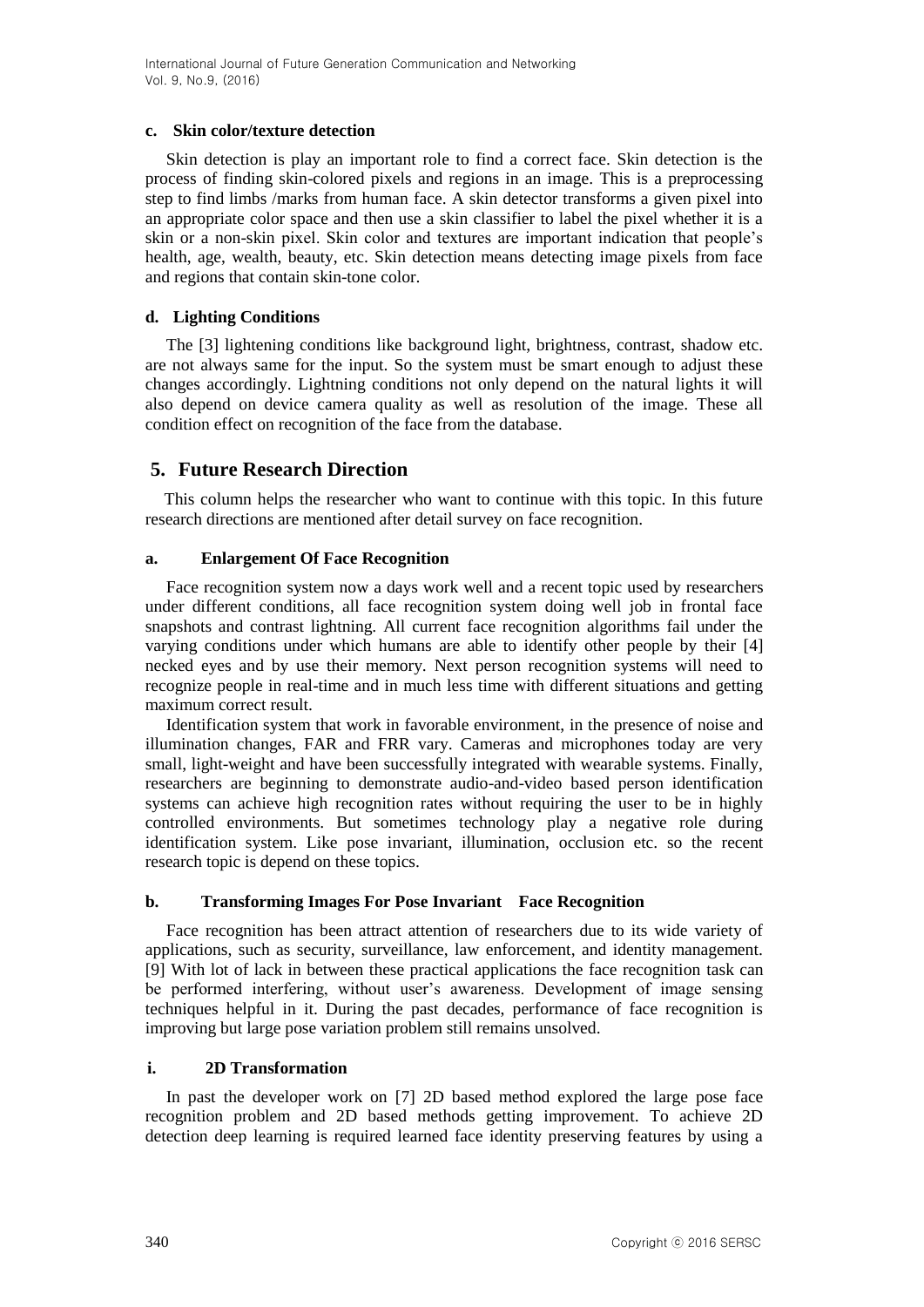deep neural network to transform a no frontal face to frontal view using millions of face images solve large pose variation problem using additional depth information.

#### **ii. 3D Transformation**

*Passive 3D Based Method*. 3D face models can be achieved from 2D face images. Here construct a 3D shape model from multiple 2D face images from the database and generated a set of sampled 2D face images as templates for pose-invariant recognition under frontal views. It can handle continuous pose variation up to  $\pm 45$  in yaw and  $\pm 30$ . Face recognition under large pose variation is still challenging. [7, 8]

*Active 3D Based Method.* With the development of active 3D sensing techniques, it is possible to capture 3D face models without considering the pose. There are two kinds of 3D sensors; one is depth cameras affordable and fast, but is of low resolution, low precision, and low reliability. The other is 3D scanners like producing high quality model but usually slow and expensive.

#### **6. Conclusion**

In this paper, we presented a pose-invariant face recognition method using different transformation methods and other pose invariant technologies using available face databases. According to survey the previous method cannot handle large pose variation problem, under challenge conditions like expression and occlusion. It also having disadvantage the proposed method is its high computational cost when identifying a person in the database. We are going to find better algorithms in above mentioned challenging conditions.

#### **References**

- [1] L. Wiskott, J.-M. Fellous, N. Krüger, and C. von Der Malsburg, "Face recognition by elastic bunch graph matching," IEEE Transactions on Pattern Analysis and Machine Intelligence, vol. 19, no. 7, pp. 775–779, 1997.
- [2] J. Wright, A. Y. Yang, A. Ganesh, S. S. Sastry, and Y. Ma. "Robust face recognition via sparse representation," IEEE Transactions on Pattern Analysis and Machine Intelligence, vol. 31, no. 2, pp. 210–227, 2009.
- [3] X. Tan and B. Triggs, "Enhanced local texture feature sets for face recognition under difficult lighting conditions,‖ IEEE Transactions on Image Processing, vol. 19, no. 6, pp. 1635–1650, 2010.
- [4] Z. Zhu, P. Luo, X. Wang, and X. Tang, "Deep learning identity-preserving face space," in Proceedings of the IEEE International Conference on Computer Vision (ICCV '13), pp. 113–120, IEEE, Sydney, Australia, December 2013.
- [5] Z. Zhu, P. Luo, X. Wang, and X. Tang, "Deep learning multi-view representation for face recognition," Technical eport, 2014, [http://arxiv.org/abs/1406.6947.](http://arxiv.org/abs/1406.6947)
- [6] R. Jafri and H. R. Arabnia, "A survey of face recognition techniques," Journal of Information Processing Systems, vol. 5, no. 2, pp. 41–68, 2009.
- [7] K. W. Bowyer, K. Chang, and P. Flynn, "A survey of approaches and challenges in 3D and multi-modal  $3D+2D$  face recognition," Computer Vision and Image Understanding, vol. 101, no. 1, pp.  $1-15$ , 2006.
- [8] A. F. Abate, M. Nappi, D. Riccio, and G. Sabatino, "2D and 3D face recognition: a survey," Pattern Recognition Letters, vol. 28, no. 14, pp. 1885–1906, 2007.
- [9] M. Ishimoto and Y.-W. Chen, "Pose-robust face recognition based on 3D shape reconstruction," in Proceedings of the 5th International Conference on Natural Computation (ICNC '09), pp. 40–43, Tianjin, China, August 2009.
- [10] A. Asthana, T. K. Marks, M. J. Jones, K. H. Tieu, and M. V. Rohith, "Fully automatic pose-invariant face recognition via 3D pose normalization," in Proceedings of the IEEE International Conference on Computer Vision (ICCV '11), pp. 937–944, Barcelona, Spain, November 2011.
- [11] B. Y. L. Li, A. S. Mian, W. Liu, and A. Krishna, "Using kinect for face recognition under varying poses, expressions, illumination and disguise," in Proceedings of the IEEE Workshop on Applications of Computer Vision (WACV '13), pp. 186–192, IEEE, Tampa, Fla, USA, January 2013.
- [12] S. Gupta, K. R. Castleman, M. K. Markey, and A. C. Bovik, "Texas 3D face recognition database," inProceedings of the IEEE Southwest Symposium on Image Analysis & Interpretation (SSIAI '10), pp. 97–100, IEEE, Austin, Tex, USA, May 2010.